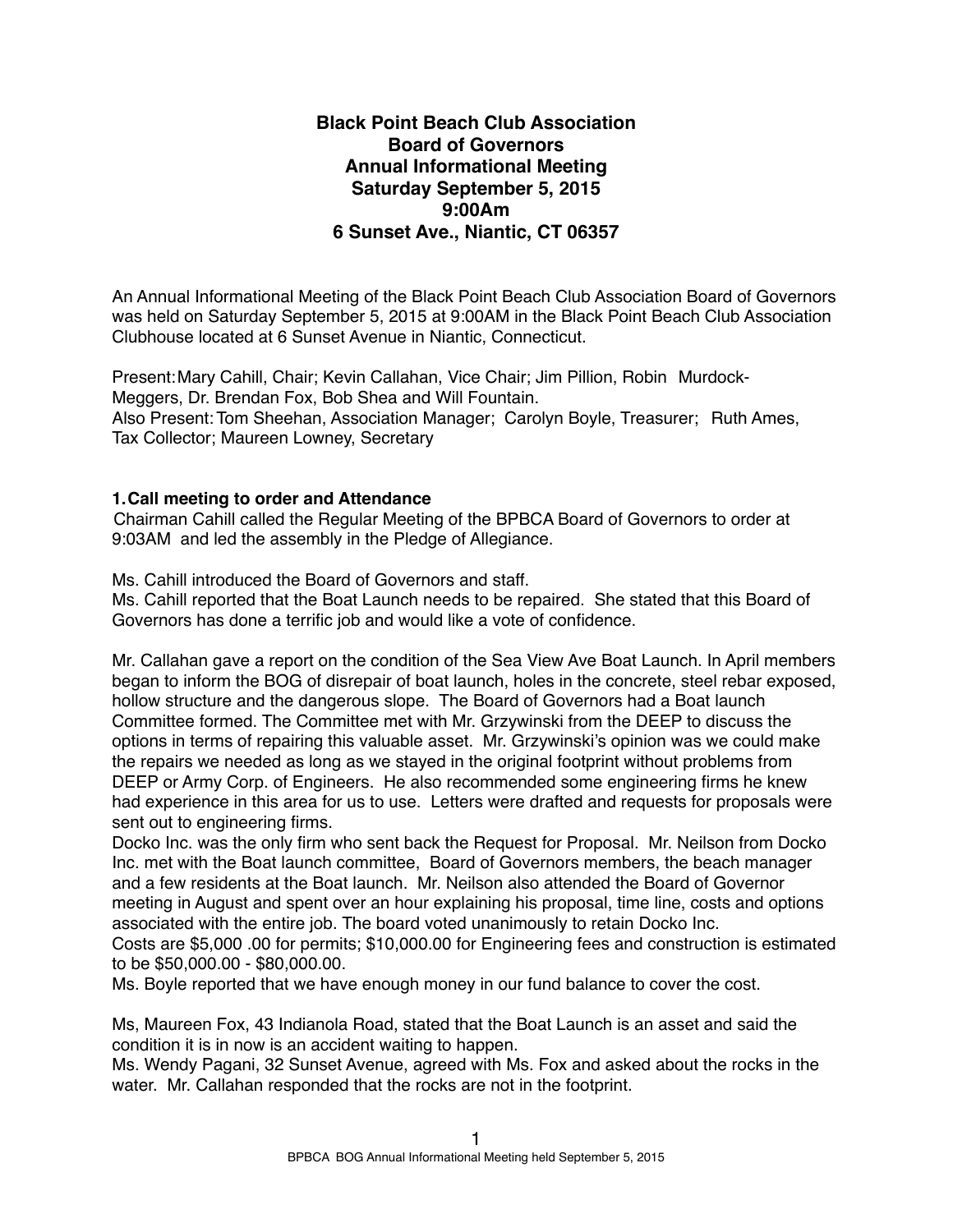Ms. Brucker, 28 South Trail, said she was happy we were using Docko as they know what they are doing and the boat launch is a good asset.

Mr. Guenther of 17 Bellaire Road asked if the renovation includes the steep drop off past the posts. Mr. John Campion said it goes a little beyond the posts.

Mr. Paul Osborne, 6 Sea Crest Avenue, regarding the reserve,asked if Ms. Boyle could resummarize the reserve balance and what we have spent on past storm damage.

Ms. Boyle stated that we have about \$120,000.00 in the reserve balance and would be allocating \$50,000.00 to the Boat Launch project and that the last big storm cost \$28,000.00. Ms. Daly, 7 Brightwater Road, stated the Boat Launch is an accident waiting to happen and that we should spend the money to do it right.

Ms. D'Agata, 92 East Shore Drive, asked if anything could help with the mold and slime.

Mr. Callahan said your going to get mold and slime but the corrugated concrete may help. Mr. Carlson of 39 Woodland Drive stated the Boat launch is a valuable asset and if you loose it you won't get it back.

Ms. Chapin of 53 East Shore Drive commended the Board of Governors for their attention on the boat launch restoration in such a short time.

Mr. Cellino, 60 East Shore Drive, is in favor of the Boat Launch Restoration but assumed the Boat Launch project would go out for competitive bids.

Ms. Cahill state that was already done.

Mr. Lombardo of 3 East Shore Drive asked how much money are we talking about. Ms. Cahill said \$50,000.00 - \$100,000.00. Mr. Callahan said not more than \$100,000.00.

Ms. Craven of 46 East Shore Drive stated she is very much in favor of the Boat Launch.

Ms. Cahill said last May members were upset with the Boat Launch and that it had been patched to many times. The Board of Governors has to keep the association in good financial shape and maintain and take care of our assets. Our houses are worth more because of our assets.

Ms. Diane Zukowski, 36 Sunrise Avenue made a motion to vote by show of hands.

Ms. Cahill said we need to vote by ballet to ok the money out of the Budget. Approve \$25,000.00 out of capital, \$25,000.00 out of contingency so only \$50,000.00 out of fund balance if needed.

Ms. Diane Zukowski than rescinded her motion to vote by show of hands.

### \*\***Motion 1**

**Mr. Rick Diachenko, 25 Sunrise Avenue, made a motion to vote by ballot on the Boat Launch Restoration. Seconded by Mr. John Campion, 32 Whitecap Road. Ballots were collected.**

### **Ms. Cahill asked for reports from Board Members while the ballots were being counted.**

### **Reports:**

Mr. Pillion is forming a committee to help organize the 4th of July picnic. Jim Pillion, Bob Shea, and Dr. Brendan Fox are on the committee. Ms. Sandy Sheehan has agreed to come on. They are looking for more volunteers. If anyone is interested please contact Mr. Jim Pillion.

Ms. Murdock-Meggers is the ex-officio of the Zoning Board of Appeals. She is looking for another alternate for the ZBA. if anyone is interested please contact Ms. Murdock-Meggers.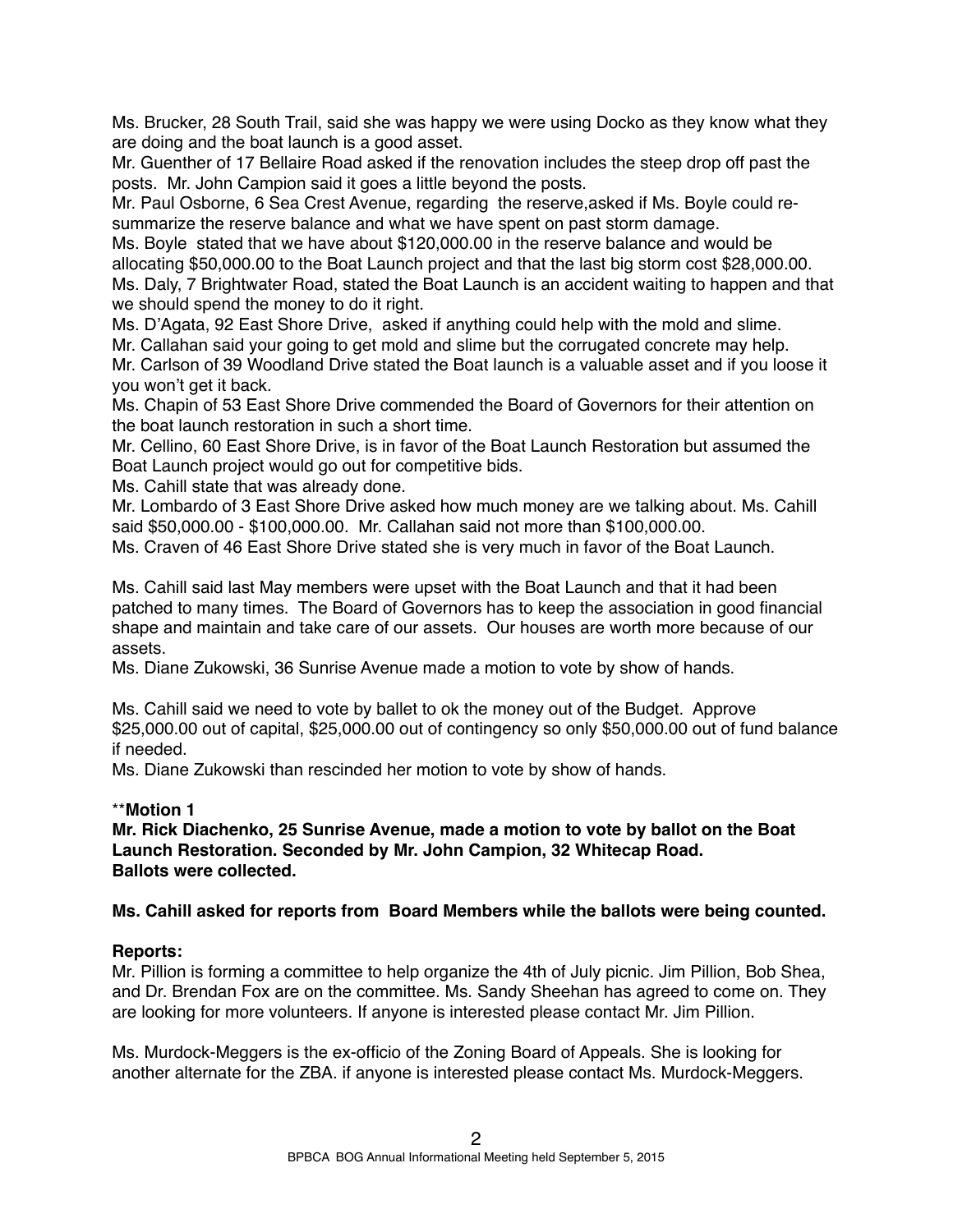Mr. Sheehan stated that daily beach grooming will cease on September 6, 2015. Weekend grooming will continue until September 27th. The beach sand will be harvested in late October. Water Equipment will be removed and placed into winter storage the week of September 14th. The tennis court nets will be removed and put into storage on October 19th.

Kayak Racks will be removed and placed into storage on October 24th. All water vessels must be removed from the racks prior to that date. BPBC will not have any responsibility or liability for unclaimed property.

Recreation Program: The Gross income for the 2015 recreation program was \$17,160.00. A questionnaire was distributed to all parental applicants on the last day of club. The purpose of the questionnaire was to request feedback about current program, and suggestions for enhancements prior to November 2015.

### **Public Comments**

Ms. Maureen Fox, 43 Indianola Road, said Tom Sheehan did a great job on the bathrooms.

## **Ballots have been counted**

## **Vote: 107 - 2 - 1 Motion passed**

Ms. Sue Daly, 7 Brightwater Road said South Beach looked its best this year. Thank you Mr. Sheehan.

Mr. Gene Massey, 10 Brightwater Road gave a report on Millstone. DEEP may limit Millstone's ability to discharge water into Niantic Bay. If DEEP does this, Millstone may be required to build cooling towers.

Ms.Beth Brucker, 28 South Trail commented on Mr. Massey's report.

Ms. Kim Craven, 46 East Shore Road stated 2 rails on the right side of the Sea Breeze Pier do not go all the way down the stairs.

Mr. Sheehan said they will be fixed after Labor day.

Ms. Craven said the June storm affected the rail on the walkway by Sea View.

Mr. Sheehan said it was on the list to be repaired.

Ms. Craven asked if rip rap would be added at the boat launch.

Mr. Callahan said it is possible.

Ms. Patricia Vozzella, 49 Sea View Avenue, asked if the railing at Sea Breeze was going to be repaired or removed.

Ms. Cahill said the railing will be removed and replaced.

Ms. Ann Farley, 39 Sea Crest Avenue, asked about e-mail blasts from the web site

Mr. John Cellino, 60 East Shore Drive, asked about a golf cart for the Beach Manager.

Mr. Gene Massey, 10 Brightwater Road said they are trying to re-establish the golf outing. If anyone is willing to help out please contact Gene Massey or John Campion.

Ms. Kim Craven, 46 East Shore Road stated that we have a tight budget and does not feel we can spend \$4,000.00 for a golf cart for the Beach Manager. There other expenses besides the purchase of the cart. Insurance and Liability, who would be able to drive it or ride in it. Also the golf cart cannot be driven in the dark or in the rain. Ms. Craven asked if Mr. Sheehan is being compensated for the miles on his car.

Ms. Boyle stated that Mr. Sheehan is being given a monthly allowance for travel expenses.